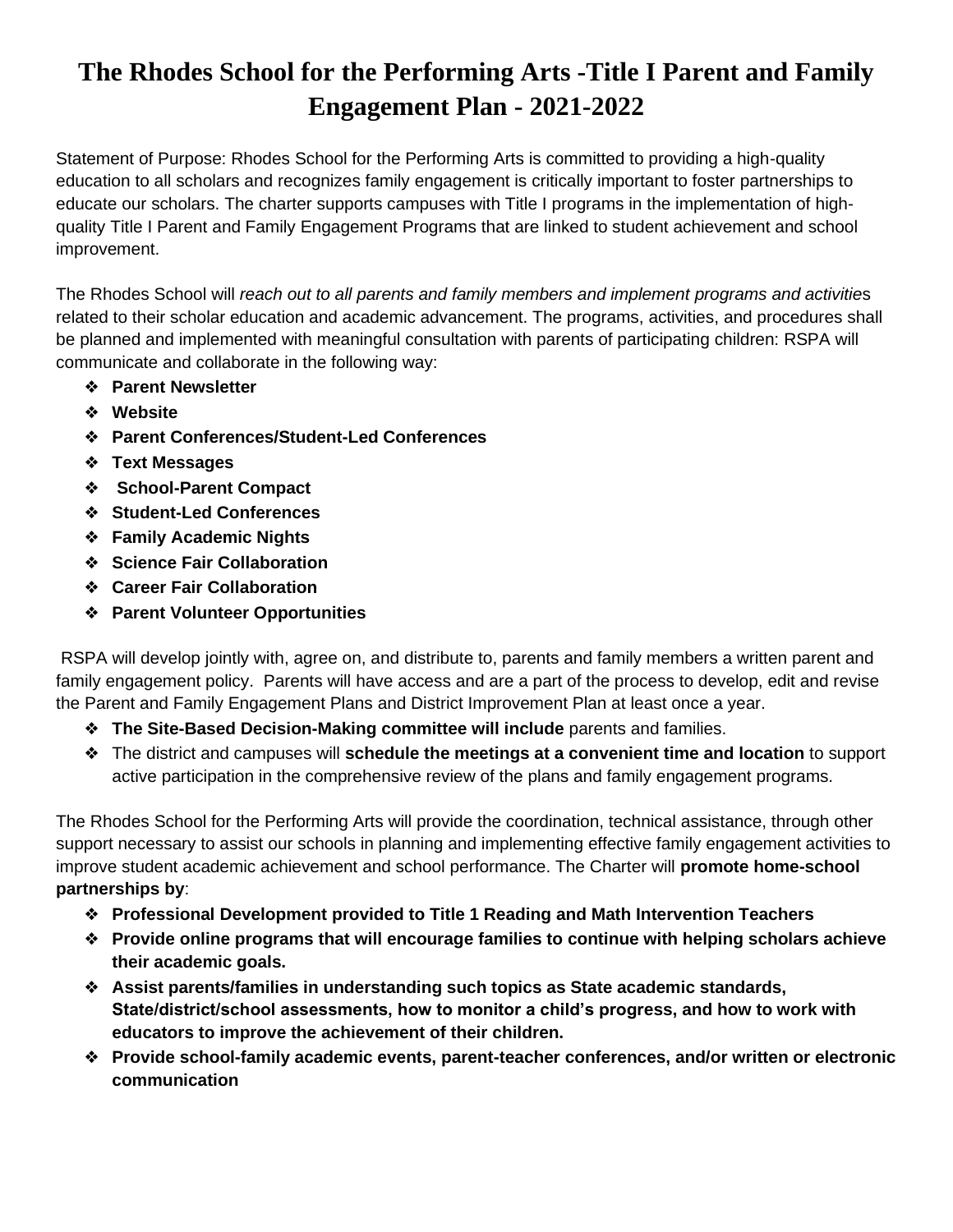## **The Rhodes School for the Performing Arts -Title I Parent and Family Engagement Plan - 2021-2022**

The Rhodes School for the Performing Arts will coordinate and integrate parent and family engagement strategies with other relevant Federal, State, and local laws and programs such as:

- ❖ **Provide high-quality preschool programs that will help students to transition into Kindergarten - Texas School Ready**
- ❖ **Provide a high-quality afterschool program via a 3rd party**
- ❖ **Provide yearly vision and dental screenings**
- ❖ **Provide social wrap-around services for families**

The Rhodes School for the Performing Arts Charter is committed to annually conducting surveys to evaluate the involvement of parents and family members, to evaluate the content and effectiveness of the parent and family engagement policy. The charter will gain greater participation by parents in activities such as:

- ❖ **Communicating and identifying the needs of parents and family members**
- ❖ **Identifying strategies to support family interactions; by translating information**
- ❖ **Connecting economically disadvantaged and families with disabilities with local resources regardless of any racial or ethnic background.**

The Rhodes School will use the findings of such evaluation to design evidence-based strategies for more effective parental involvement, and to revise, if necessary, the parent and family engagement policies.

❖ **The Rhodes School will collaborate with the parents and use results from surveys to strategically provide more effective and targeted ways to support our families.**

The Rhodes School will involve parents in the activities and establish a parent advisory board that represents family members served by RSPA to adequately represent the needs of the population for the purposes of developing, revising, and reviewing the parent and family engagement policy.

- ❖ **RSPA will also collaborate with the PTO and provide Title I information to this group and include them in the PFE activities.**
- ❖ **The PTO will help advocate for parents to volunteer to encourage parent engagement.**
- ❖ **RSPA will involve parents in the CIP and DIP.**

To ensure effective involvement of parents and to support a partnership between the school and the parents. The Rhodes School will:

- ❖ **Provide a family night to will explain the STAAR test**
- ❖ **Provide parents the scope and sequence per 9 weeks**
- ❖ **Keep parents informed of the students' district assessments and progress**
- ❖ **Provide grades via report cards and progress reports & inform parents of the parent portal**
- ❖ **Provide Parenting Classes by our licensed counselors**
- ❖ **Partnering with local dental offices to provide dental screening**
- ❖ **Meaningful two-way communication between parents and teachers**
- ❖ **Providing materials and training to help parents to work with their children to improve their children's achievement, such as literacy training and using technology**
- ❖ **Continue to partner with the Foodbank to provide for families in need**
- ❖ **Provide a site for Covid screening and vaccinations**